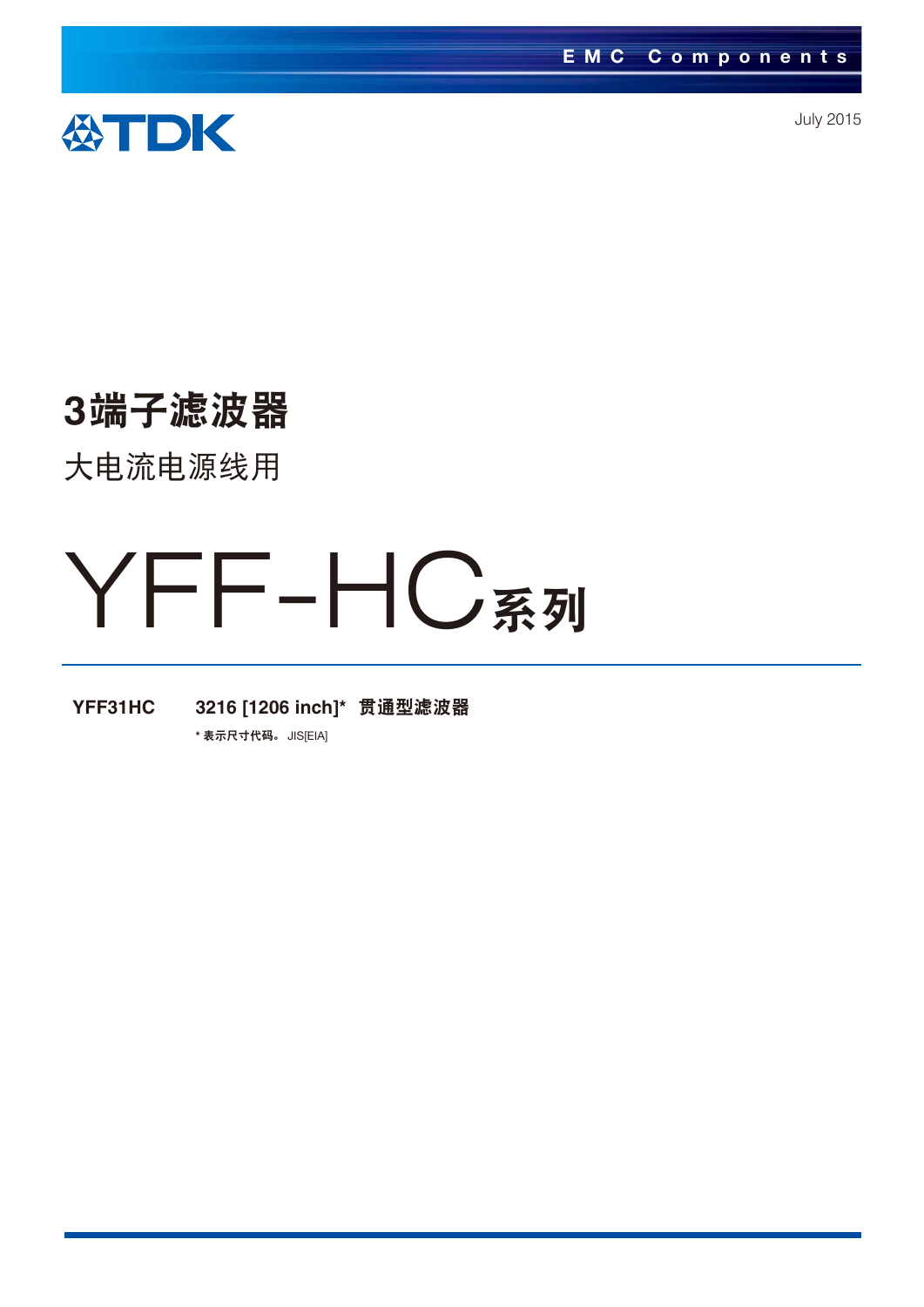### **EMC Components**

3端子滤波器 大申流申源线用

### YFF-HC系列概要

#### ■特点

○体积小, 高性能的EMC对策零部件。 ○宽频带, 衰减特性良好。 ○适用大电流(6A~10A)。

### ■用途

AV(LCD、PDP)产品、信息产品(PC、服务器)的电源线路。 通信基础设施的PA的电源噪音对策等。



#### ■包装数量和产品重量

|         | 包装数量 (个/卷) |        |             |  |
|---------|------------|--------|-------------|--|
| 类型      | ø178       | ø330   | 单个重量<br>(g) |  |
| YFF31HC | 2,000      | 10,000 | 0.0342      |  |

 $\bigcirc$  要在产品故障和误动作与人身安全直接相关的设备 (汽车,飞机,医疗设备,核装置等)上使用这些产品时,请咨询本公司营业部门。 ○ RoHS 指令的对应:表示除了依据 EU Directive 2002/95/EC 免除的用途之外,未使用铅,镉,汞,六价铬及特定溴系难燃剂 PBB, PBDE 等。  $(1/4)$ 

**RoHS指今对应产品** 无铅对应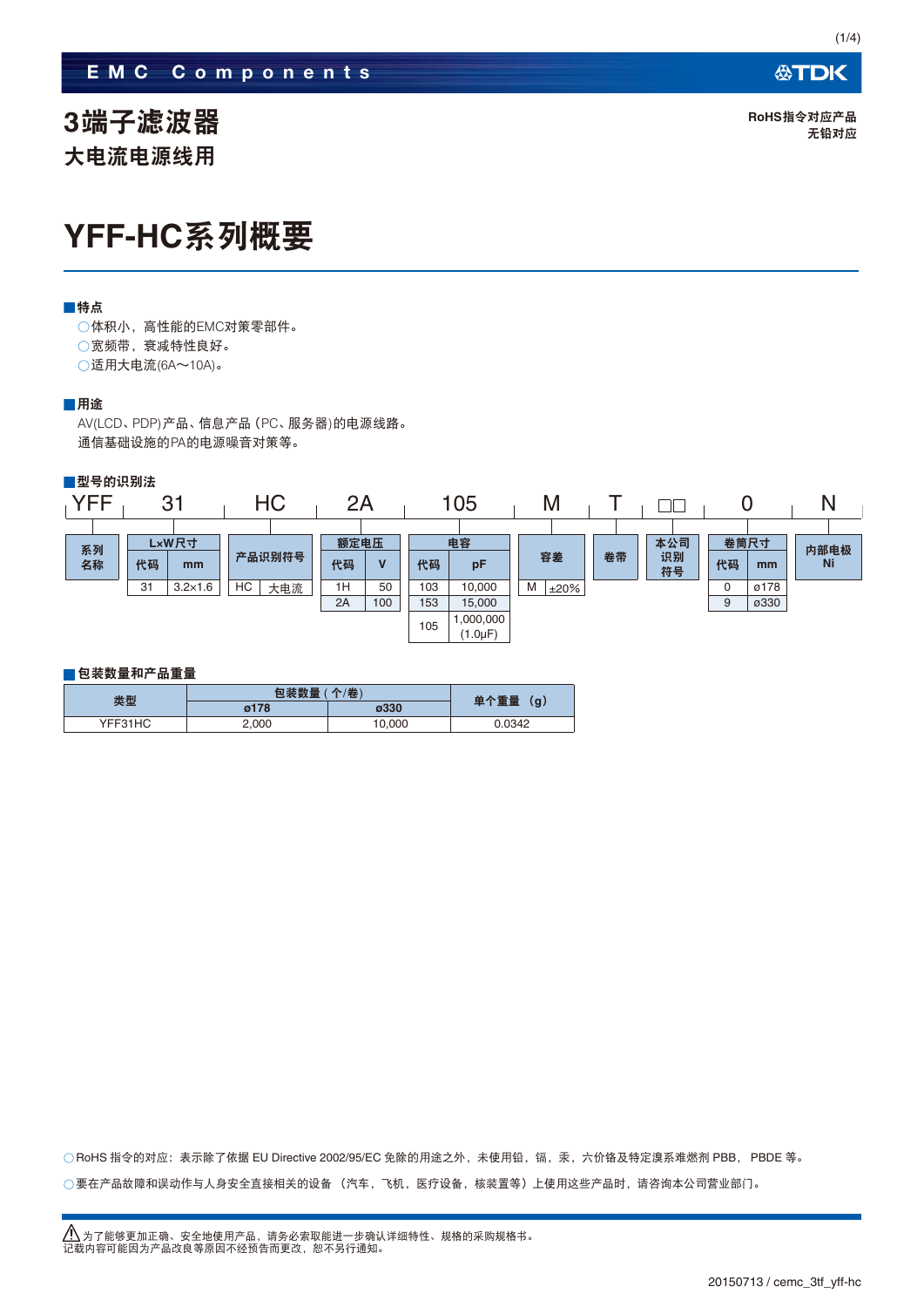(2/4)

## YFF-HC系列概要

■推荐焊接条件 □回流焊接条件



□烙铁焊接条件



#### ■使用注意事项

- 在实施焊接前, 请务必进行预热。考虑热冲击, 请将预热温度△T 保持在150℃以下。
- ○建议在空气中自然冷却,为了清洗等目的而放在溶剂中浸泡 时, 请将温度差 (△T)保持在100℃以下。
- ○因进行电路修正而使用焊接烙铁时, 请将烙铁头温度保持在300 ℃以下,并将其放在电路板的铜箔部分上3秒钟以内完成。
- ○由于人体所带的静电会传到接地线上,因此请使用防静电腕带。

○在将安装有本产品的印刷电路板组装到框架等组件中时,请注意 不要让印刷电路板因螺丝紧固造成局部变形而使本产品承受残余 应力。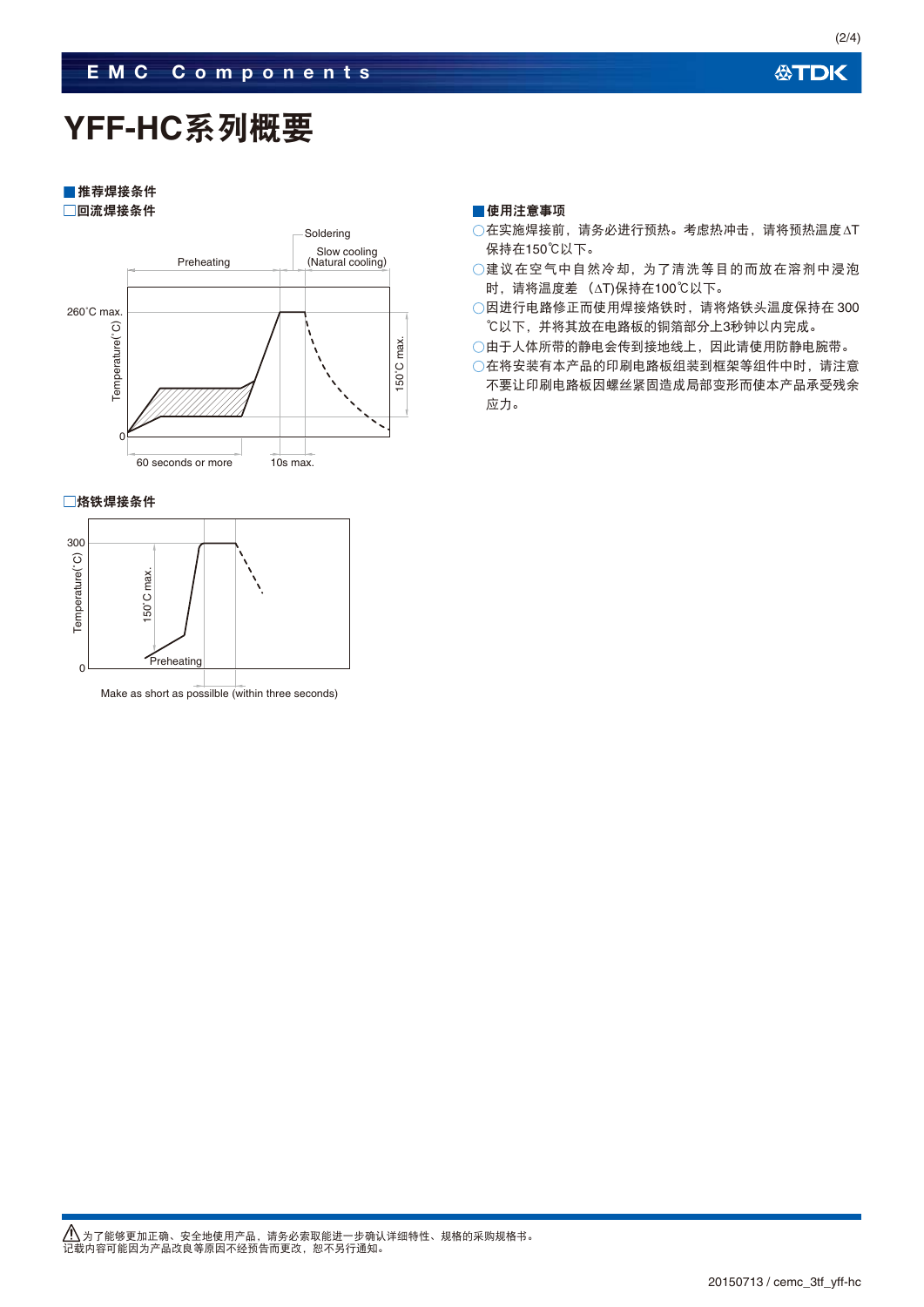### **EMC Components**

# YFF-HC系列 YFF31HC型(贯通型滤波器)

#### ██ 形状和尺寸 ■推荐焊盘布局





Land pattern+Solder resist  $\overline{\text{VZ}}$  Land pattern Dimensions in mm

\* 请通过通孔等以最短方式进行本产品的GND端子和安装基板的GND连接。

### ■电气特性 □特性规格表

| 插入损耗40dB频带<br>(MHz) | 额定电压Edc | 额定电流Idc<br>(A) | 工作温度范围<br>(°C) | 保存温度范围<br>(安装后)<br>(°C) | 型묵*                       |
|---------------------|---------|----------------|----------------|-------------------------|---------------------------|
| 0.8 to 2000         | 100     |                | $-55$ to 125   | $-55$ to 125            | YFF31HC2A105MT00 $\Box$ N |
| 7 to 2000           | 100     | 10             | $-55$ to 125   | $-55$ to 125            | YFF31HC2A104MT00 $\Box$ N |
| 40 to 2000          | 50      | 10             | $-55$ to 125   | $-55$ to 125            | YFF31HC1H153MT00 $\Box$ N |
| 60 to 2000          | 100     | 10             | $-55$ to 125   | $-55$ to 125            | YFF31HC2A103MT00 $\Box$ N |

\* 型号为本公司标准规格品。

\* 在品名中带有□的,包含卷筒尺寸代码: 0 (ø178), 9 (ø330)。

### ■电气特性图 (例)





**公TDK**